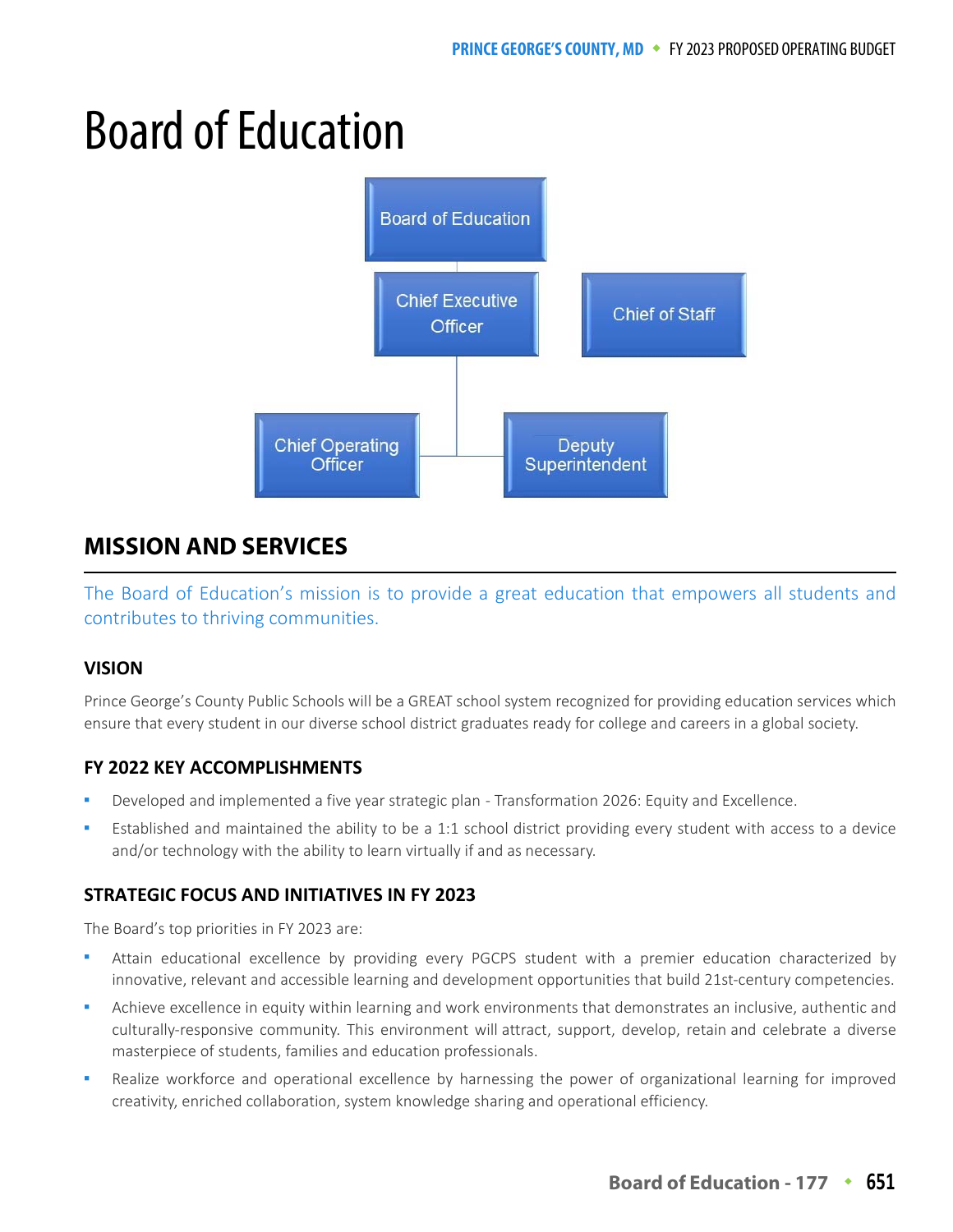**Increase awareness of mental health and wellness linkages to learning by eliminating stigmas, increasing access to** support and decreasing the number of avoidable adverse educational outcomes.

# **FY 2023 BUDGET SUMMARY**

The FY 2023 proposed budget for the Board of Education is \$2,629,486,000, an increase of \$286,253,600 or 12.2% over the FY 2022 approved budget.

#### **Reconciliation from Prior Year**

|                                                                                                                                                                                                                                                                                                                        | <b>Expenditures</b> |
|------------------------------------------------------------------------------------------------------------------------------------------------------------------------------------------------------------------------------------------------------------------------------------------------------------------------|---------------------|
| <b>FY 2022 Approved Budget</b>                                                                                                                                                                                                                                                                                         | \$2,343,232,400     |
| <b>Increase Cost - Differential</b> — Primarily reflects the net increase in restricted federal grant programming over the prior<br>year appropriation; the FY 2022 reconciled budget from the Board of Education included \$447.9 million in additional federal<br>grant funding after approval of the FY 2022 budget | \$160,975,500       |
| <b>Increase Cost - Mandatory Costs</b> - Reflects cost of living adjustments (COLA) and step increases for the settled labor<br>contracts, a reserve set aside for unsettled labor contracts as well as year one of the Teacher Career Ladder and Substitute<br>Teacher pay increases                                  | 65,186,300          |
| Increase Cost - Cost of Doing Business - Lease purchases cost increase primarily for textbooks, school buses and the<br>technology refresh partially offset by energy performance savings                                                                                                                              | 31,870,100          |
| <b>Increase Cost - Cost of Doing Business</b> - Additional costs for other post employment benefits                                                                                                                                                                                                                    | 15,000,000          |
| <b>Increase Cost - Cost of Doing Business</b> - Reflects formula-driven requirements for student based budgeting resources<br>which includes 32 additional positions                                                                                                                                                   | 6,633,100           |
| <b>Increase Cost - Organizational Improvements</b> - Supports improvements in safety and security, strategic planning,<br>communications, testing, research, evaluation, monitoring and accountability and Office of the General Counsel                                                                               | 4,026,100           |
| <b>Increase Cost - Mandatory Costs</b> - Reflects the projected requirements for charters schools in FY 2023                                                                                                                                                                                                           | 2,891,800           |
| <b>Increase Cost - Program Continuations</b> - Supports Immersion, Three Dimensional Education-Public Safety, World<br>Language and International Baccalaureate programs                                                                                                                                               | 1,586,000           |
| Increase Cost - Organizational Improvements - Includes building services support and maintenance                                                                                                                                                                                                                       | 1,438,700           |
| <b>Increase Cost - Cost of Doing Business</b> - Reflects technology maintenance and upgrades                                                                                                                                                                                                                           | 914,700             |
| <b>Increase Cost - Mandatory Costs</b> - Supports dual enrollment fees and textbook costs                                                                                                                                                                                                                              | 530,000             |
| <b>Increase Cost - Cost of Doing Business</b> - Supports mental health and case management services                                                                                                                                                                                                                    | 469,600             |
| <b>Decrease Cost - Differential</b> - Reflects the end of the three-year longevity salary increases for staff                                                                                                                                                                                                          | (5,268,300)         |
| <b>FY 2023 Proposed Budget</b>                                                                                                                                                                                                                                                                                         | \$2,629,486,000     |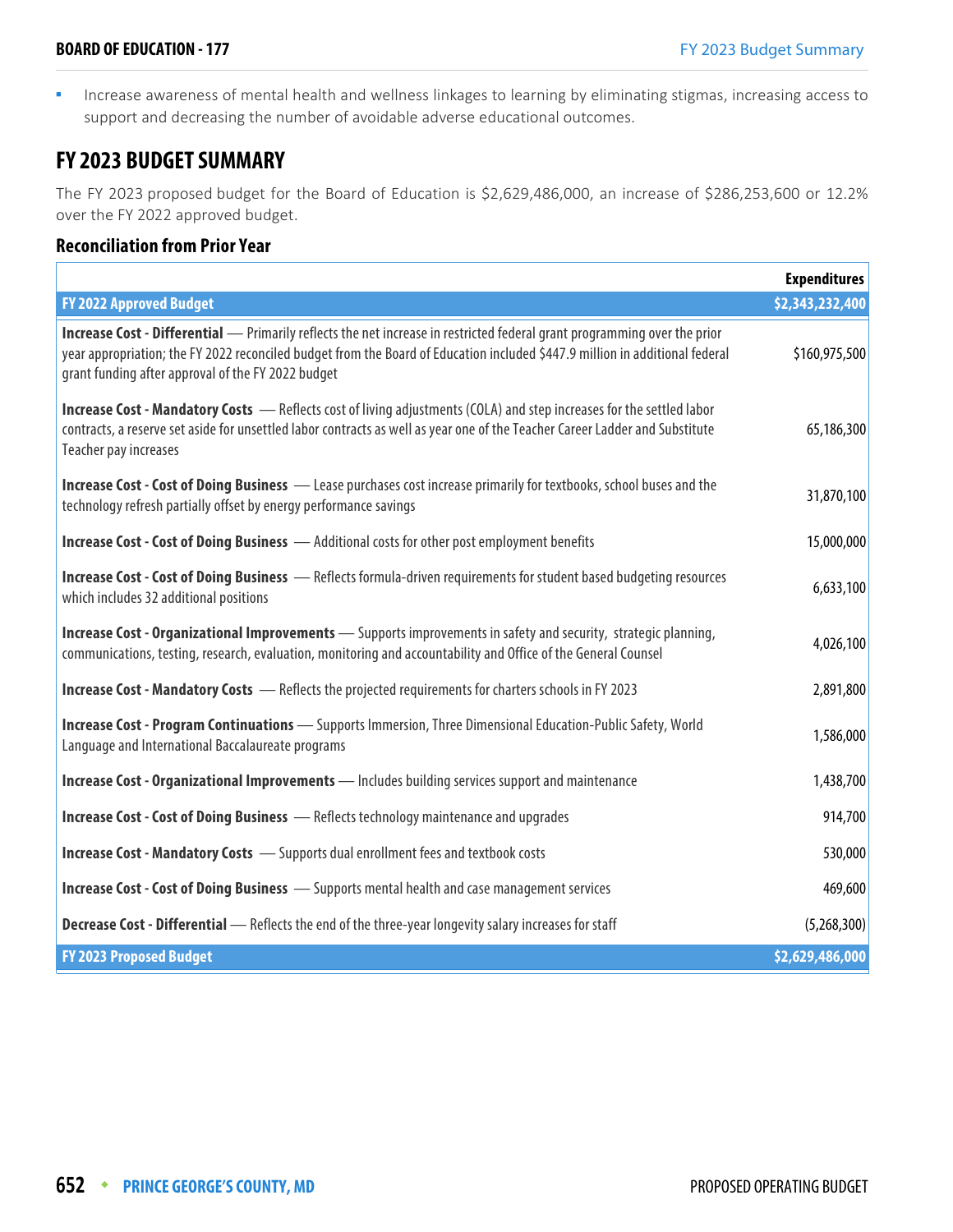# **REVENUES**

## **COUNTY CONTRIBUTION**

The FY 2023 proposed County contribution for the Board of Education is \$846,997,300, an increase of \$30,050,000 or 3.7% over the FY 2022 approved budget. The County's contribution is 32.2% of total agency funding and continues to meet and exceed the maintenance of effort requirement.

## **STATE AID**

The FY 2023 proposed State Aid for the Board of Education is \$1,361,480,000, an increase of \$63,775,500 or 4.9 % over the FY 2022 approved budget. State Aid is 51.8% of total agency funding.

### **OTHER FUNDING SOURCES**

The FY 2023 proposed Other Funding Sources budget (including federal funding and board sources) for the Board of Education is \$421,008,700, an increase of \$192,428,100 or 84.2% over the FY 2022 approved budget. Other Funding Sources are 16.0% of total agency funding.

#### **Reconciliation from Prior Year**

|                                                                                                                                                                                                                                                                                                                                                                                                                                                                                                                                                                                                                         | <b>Expenditures</b> |
|-------------------------------------------------------------------------------------------------------------------------------------------------------------------------------------------------------------------------------------------------------------------------------------------------------------------------------------------------------------------------------------------------------------------------------------------------------------------------------------------------------------------------------------------------------------------------------------------------------------------------|---------------------|
| <b>FY 2022 Approved Budget</b>                                                                                                                                                                                                                                                                                                                                                                                                                                                                                                                                                                                          | \$2,343,232,400     |
| Increase Revenue: Federal Aid - Primarily reflects the continuation and carryover of various restricted grant sources                                                                                                                                                                                                                                                                                                                                                                                                                                                                                                   | \$177,267,700       |
| <b>Increase Revenue: State Aid</b> - Reflects the formula-driven increases in Foundation program                                                                                                                                                                                                                                                                                                                                                                                                                                                                                                                        | 72,031,800          |
| Increase Revenue: State Aid - Reflects increase in formula-driven Blueprint for Maryland's Future Act funding -<br><b>Concentration of Poverty</b>                                                                                                                                                                                                                                                                                                                                                                                                                                                                      | 36,552,600          |
| Increase Revenue: County Contribution - Reflects the first year of the new local effort requirements under the<br>Blueprint for Maryland's Future Act in which the County's local share is run through the prism of the major State formula aid<br>programs which are each driven by unique formulas based on County wealth indicators and pupil populations; overall County<br>contribution includes the annual \$15 million contribution toward the Public Private Partnership capital school projects and<br>the 25% video lottery terminal revenue requirement for the Crossland High School career academy program | 30,050,000          |
| <b>Increase Revenue: State Aid</b> - Reflects the formula-driven increases in the English Learner program                                                                                                                                                                                                                                                                                                                                                                                                                                                                                                               | 26,525,600          |
| Increase Revenue: State Aid - Reflects the formula-driven increases in the new Educational Effort program                                                                                                                                                                                                                                                                                                                                                                                                                                                                                                               | 26,295,500          |
| Increase Revenue: Board Sources - Use of Fund Balance - Reflects an increase from \$83.9 million to \$104.4 million                                                                                                                                                                                                                                                                                                                                                                                                                                                                                                     | 20,460,500          |
| <b>Increase Revenue: State Aid</b> - Reflects the formula-driven increases in the Transportation program                                                                                                                                                                                                                                                                                                                                                                                                                                                                                                                | 8,787,300           |
| Increase Revenue: State Aid - Reflects an increase in the formula-driven Blueprint for Maryland's Future Act funding -<br>Pre-Kindergarten                                                                                                                                                                                                                                                                                                                                                                                                                                                                              | 8,231,800           |
| Increase Revenue: State Aid - Other net changes in State Aid                                                                                                                                                                                                                                                                                                                                                                                                                                                                                                                                                            | 4,147,000           |
| <b>Increase Revenue: State Aid</b> - Reflects the new Career Ladder and College and Career Ready programs                                                                                                                                                                                                                                                                                                                                                                                                                                                                                                               | 3,101,600           |
| Decrease Revenue: Board Sources - Reflects a decrease in miscellaneous Board Sources revenues and restricted grants                                                                                                                                                                                                                                                                                                                                                                                                                                                                                                     | (5,300,100)         |
| Decrease Revenue: State Aid - Reflects the removal of the Blueprint for Maryland's Future Act funding-Teacher Salary<br>Incentive; the three year cycle ended in FY 2022                                                                                                                                                                                                                                                                                                                                                                                                                                                | (13, 386, 100)      |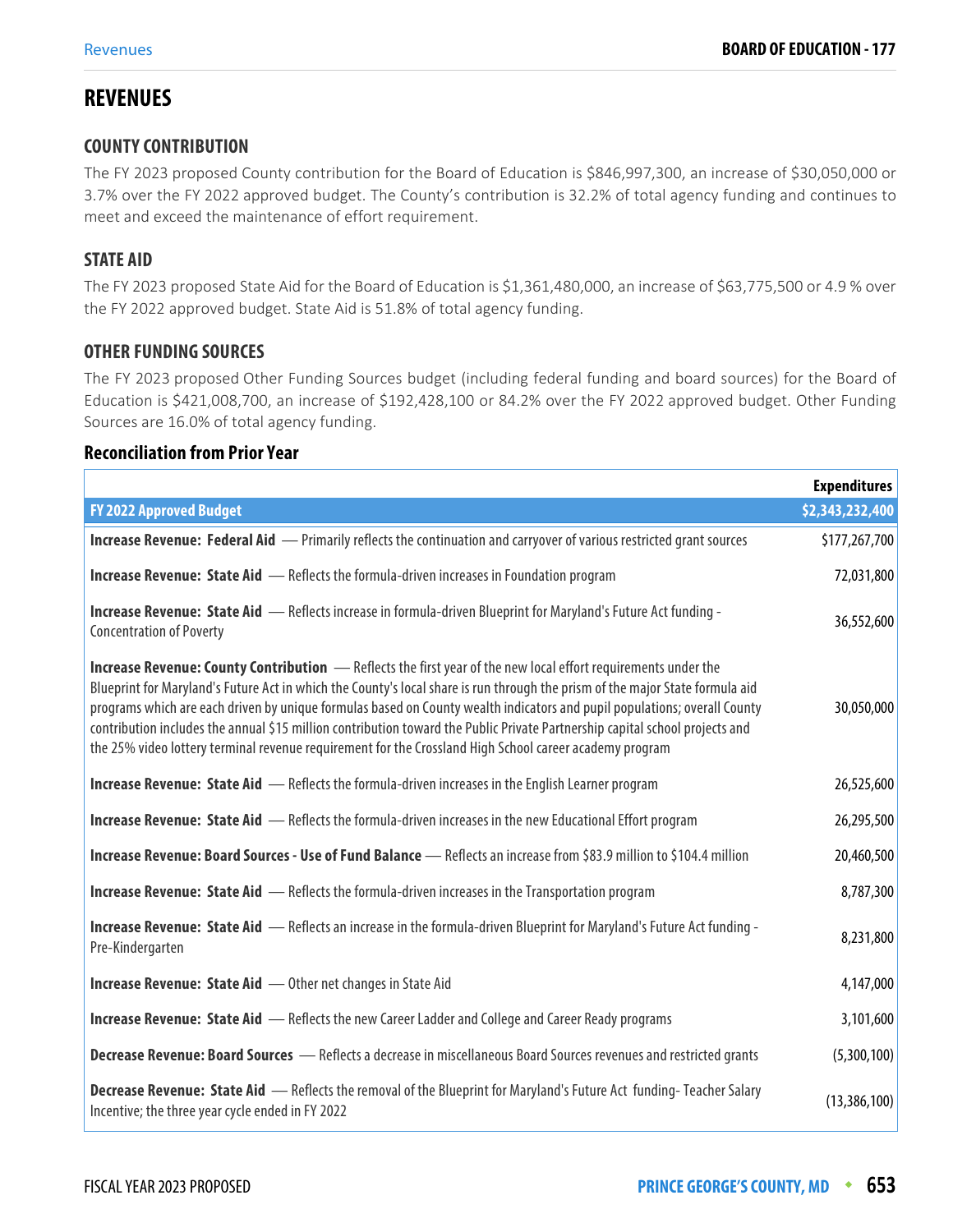# **Reconciliation from Prior Year** (continued)

|                                                                                                                                                                                                                    | <b>Expenditures</b> |
|--------------------------------------------------------------------------------------------------------------------------------------------------------------------------------------------------------------------|---------------------|
| <b>Decrease Revenue: State Aid </b> — Reflects the removal of the Blueprint for Maryland's Future Act funding - Supplemental<br>Instruction/Tutoring                                                               | (24, 336, 100)      |
| <b>Decrease Revenue: State Aid </b> — Reflects the removal of the Blueprint for Maryland's Future Act funding - Hold Harmless<br>Grants that were provided to offset the impact of declining enrollment in FY 2022 | (84, 175, 500)      |
| <b>FY 2023 Proposed Budget</b>                                                                                                                                                                                     | \$2,629,486,000     |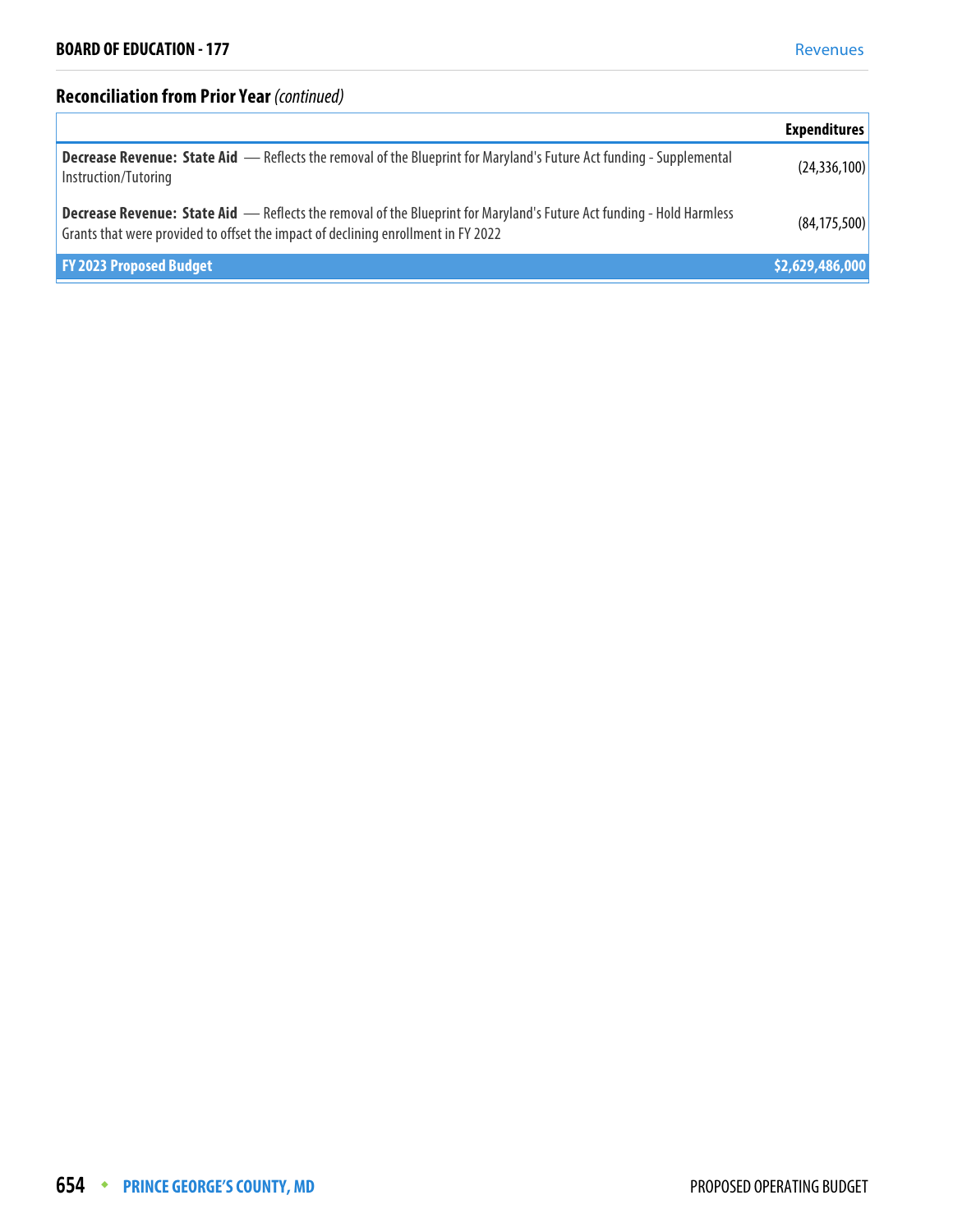# **STAFF AND BUDGET RESOURCES**

| Authorized<br><b>Positions</b> | FY 2021<br><b>Budget</b> | FY 2022<br><b>Budget</b> | FY 2023<br>Proposed | Change<br><b>FY22-FY23</b> |
|--------------------------------|--------------------------|--------------------------|---------------------|----------------------------|
| <b>General Fund</b>            |                          |                          |                     |                            |
| Full Time - Civilian           | 20,061                   | 20,011                   | 20,155              | 144                        |
| Full Time - Sworn              | 0                        | 0                        | $\left( \right)$    | 0                          |
| Subtotal - FT                  | 20,061                   | 20,011                   | 20,155              | 144                        |
| Part Time                      | 0                        | 0                        | 0                   | 0                          |
| <b>Limited Term</b>            | U                        | 0                        |                     | $\left( \right)$           |
|                                |                          |                          |                     |                            |
| <b>TOTAL</b>                   |                          |                          |                     |                            |
| Full Time - Civilian           | 20,061                   | 20,011                   | 20,155              | 144                        |
| Full Time - Sworn              | O                        | 0                        | 0                   | 0                          |
| Subtotal - FT                  | 20,061                   | 20,011                   | 20.155              | 144                        |
| Part Time                      | O                        | 0                        | 0                   | 0                          |
| <b>Limited Term</b>            |                          |                          |                     |                            |

|                                                                | FY 2023          |              |                 |  |  |
|----------------------------------------------------------------|------------------|--------------|-----------------|--|--|
| Positions By Classification                                    | <b>Full Time</b> | Part<br>Time | Limited<br>Term |  |  |
| CEO, Chiefs, Administrators,<br>Area Assistant Superintendents | 16               | $\Omega$     | 0               |  |  |
| Directors, Coordinators,<br>Supervisors, Specialists           | 468              | 0            | 0               |  |  |
| Principals                                                     | 207              | U            | 0               |  |  |
| <b>Assistant Principals</b>                                    | 333              | 0            | 0               |  |  |
| Teachers                                                       | 10,108           | 0            | 0               |  |  |
| Therapists                                                     | 172              | 0            | 0               |  |  |
| Guidance Counselors                                            | 392              | 0            | 0               |  |  |
| Librarians                                                     | 123              | 0            | $\theta$        |  |  |
| Psychologists                                                  | 98               | 0            | 0               |  |  |
| Pupil Personnel Workers, School<br>Social Workers              | 73               | 0            | 0               |  |  |
| <b>Nurses</b>                                                  | 244              | U            | 0               |  |  |
| Other Professional Staff                                       | 470              | 0            | $\Omega$        |  |  |
| Secretaries and Clerks                                         | 890              | 0            | 0               |  |  |
| <b>Bus Drivers</b>                                             | 1,441            | 0            | 0               |  |  |
| Aides - Paraprofessionals                                      | 2,137            | 0            | 0               |  |  |
| Other Staff                                                    | 2.983            | 0            | 0               |  |  |
| <b>TOTAL</b>                                                   | 20.155           | 0            | 0               |  |  |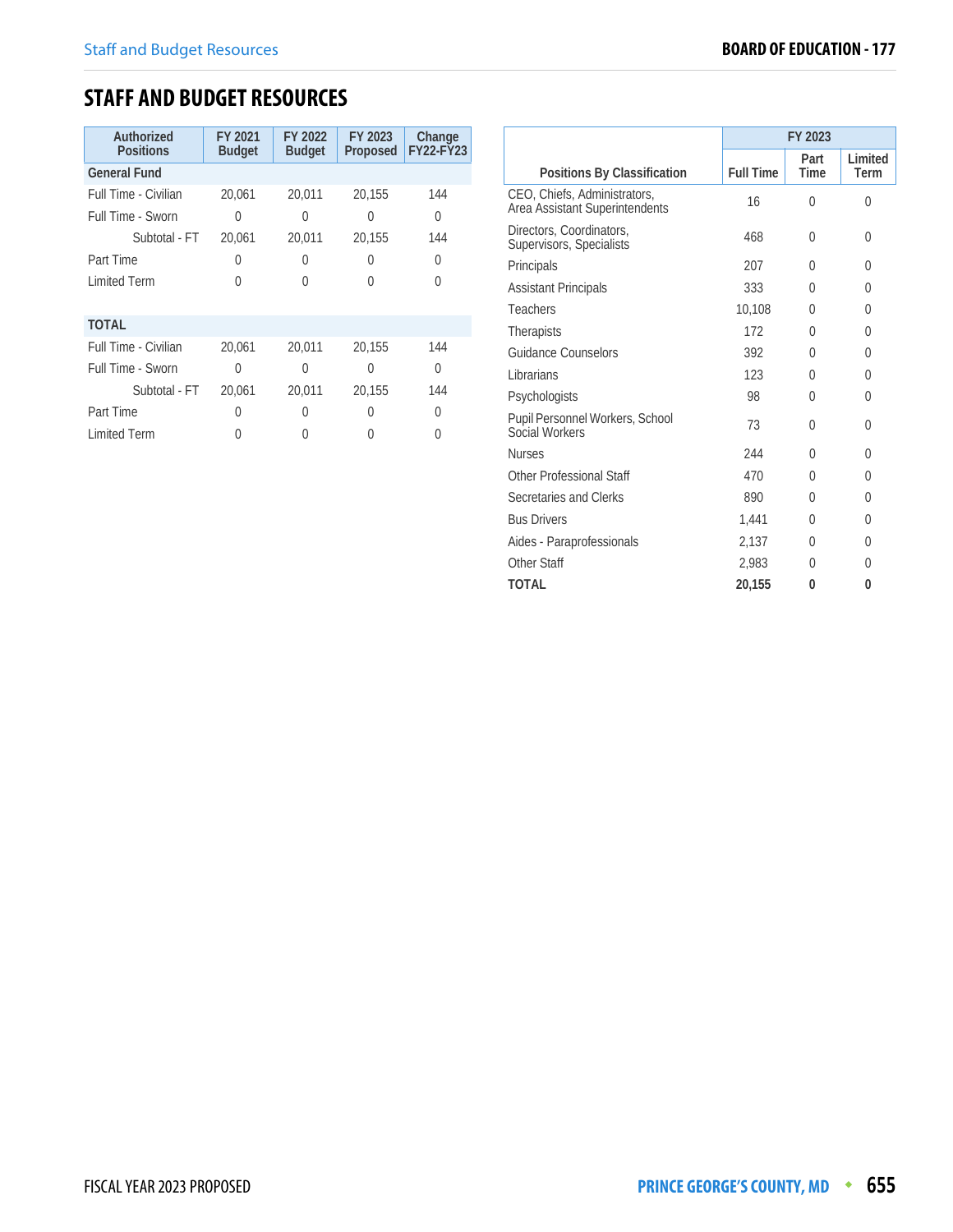# **FY 2023 OPERATING BUDGET**

|                           | <b>FY 2021</b>  | <b>FY 2022</b>  | <b>FY 2022</b>                                                  | FY 2023         | <b>Change FY22-FY23</b> |             |
|---------------------------|-----------------|-----------------|-----------------------------------------------------------------|-----------------|-------------------------|-------------|
| Category                  | <b>Actual</b>   | <b>Budget</b>   | <b>Estimate</b>                                                 | <b>Proposed</b> | Amount $(5)$            | Percent (%) |
| Compensation              | \$1,320,712,981 | \$1,484,962,400 | \$1,611,128,400                                                 | \$1,584,444,400 | \$99,482,000            | 6.7%        |
| <b>Fringe Benefits</b>    | 422,611,463     | 481,766,500     | 510,359,700                                                     | 494,242,100     | 12,475,600              | 2.6%        |
| <b>Operating Expenses</b> | 439,423,076     | 362,699,200     | 627,849,300                                                     | 529,032,200     | 166,333,000             | 45.9%       |
| Capital Outlay            | 19,569,197      | 13,804,300      | 25,839,400                                                      | 21,767,300      | 7,963,000               | 57.7%       |
| <b>Total</b>              |                 |                 | \$2,202,316,717 \$2,343,232,400 \$2,775,176,800 \$2,629,486,000 |                 | \$286,253,600           | 12.2%       |

## **Expenditures by Category**

In FY 2023, compensation expenditures increase by 6.7% over the FY 2022 budget to primarily reflect the inclusion of negotiated and pending FY 2023 salary improvements for various collective bargaining units, staffing requirements tied to restricted grant programming and the additional allocation of student based budgeting staffing resources. This is partially offset by the reduction of federal COVID-19 related grant resources and other system-wide savings initiatives. Compensation costs include funding for 20,155 full time employees. Fringe benefit expenditures increase by 2.6% over the FY 2022 budget reflecting the Board's anticipated post employment benefit, healthcare and life insurance costs.

Operating expenditures increase by 45.9% over the FY 2022 budget to align to projected costs. This budget supports operational costs associated with supporting academic excellence, safe and supportive environments as well as family and community engagement. Funding is also provided for distributing additional student based budgeting resources to schools and supporting lease purchase payments for textbooks, vehicles and technology refresh as well as funding for charter schools. Operating expenditures are also driven by a net increase in restricted federal grant programming sources supporting various system activities and initiatives.

Capital outlay expenditures increase by 57.7% over the FY 2022 budget. Many of the costs are one-time expenditures and supports the purchase of new and replacement equipment.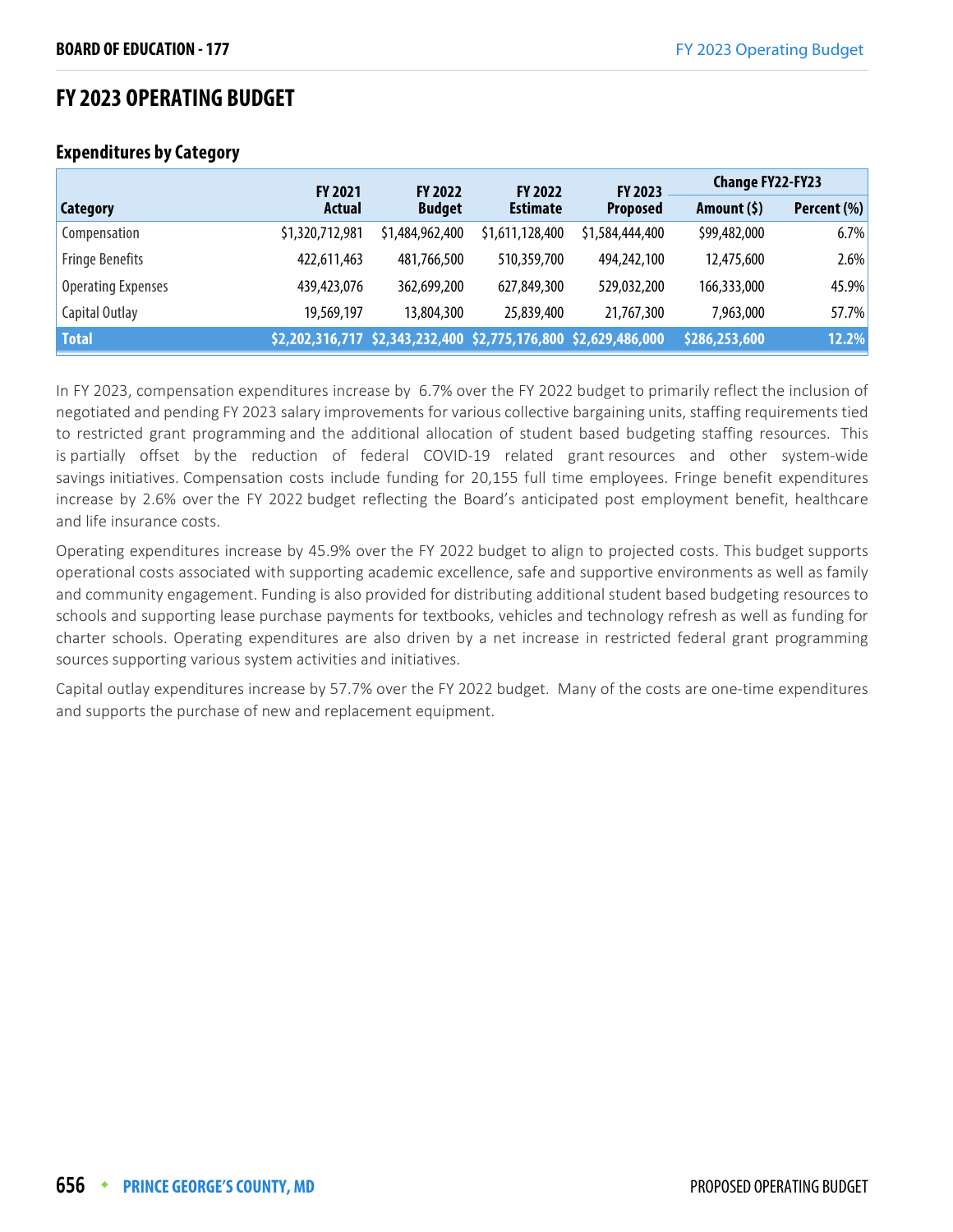# **Expenditures by Category - State Categories**

|                                                        | <b>FY 2021</b> | <b>FY 2022</b> | <b>FY 2022</b>  | FY 2023         | <b>Change FY22-FY23</b> |             |
|--------------------------------------------------------|----------------|----------------|-----------------|-----------------|-------------------------|-------------|
| Category                                               | <b>Actual</b>  | <b>Budget</b>  | <b>Estimate</b> | <b>Proposed</b> | Amount $(5)$            | Percent (%) |
| Administration                                         | \$64,321,534   | \$67,309,000   | \$81,780,500    | \$82,869,800    | \$15,560,800            | 23.1%       |
| <b>Instructional Salaries</b>                          | 730,383,458    | 806,240,500    | 908,416,100     | 868,535,200     | 62,294,700              | 7.7%        |
| <b>Student Personnel Services</b>                      | 27,422,348     | 38,589,400     | 63,073,500      | 58,948,200      | 20,358,800              | 52.8%       |
| <b>Student Transportation Services</b>                 | 89,913,098     | 107,102,100    | 112,382,100     | 124,457,500     | 17,355,400              | 16.2%       |
| <b>Operation of Plant</b>                              | 135,275,262    | 133,915,000    | 160,733,500     | 163,856,100     | 29,941,100              | 22.4%       |
| Maintenance of Plant                                   | 48,179,536     | 53,100,500     | 56,674,500      | 58,565,100      | 5,464,600               | 10.3%       |
| <b>Community Services</b>                              | 1,145,634      | 5,664,900      | 5,448,000       | 5,749,400       | 84,500                  | 1.5%        |
| <b>Fixed Charges</b>                                   | 458,595,127    | 499,325,300    | 512,884,000     | 496,766,500     | (2,558,800)             | $-0.5%$     |
| <b>Health Services</b>                                 | 20,515,563     | 22,604,800     | 24,482,600      | 24,867,400      | 2,262,600               | 10.0%       |
| <b>Special Education</b>                               | 304,769,109    | 325,333,300    | 350,987,200     | 339,212,900     | 13,879,600              | 4.3%        |
| Mid-Level Administration                               | 137,739,465    | 149,580,900    | 155,172,200     | 156,490,300     | 6,909,400               | 4.6%        |
| <b>Textbooks and Instructional</b><br><b>Materials</b> | 42,944,190     | 21,716,800     | 145,021,400     | 53,524,600      | 31,807,800              | 146.5%      |
| Other Instructional Costs                              | 119,257,614    | 88,813,900     | 174,317,900     | 173,393,200     | 84,579,300              | 95.2%       |
| <b>Food Services Subsidy</b>                           | 21,854,779     | 8,686,000      | 8,553,300       | 7,074,800       | (1,611,200)             | $-18.5%$    |
| Capital Outlay                                         |                | 250,000        | 250,000         | 175,000         | (75,000)                | $-30.0\%$   |
| <b>Public Private Partnerships</b>                     |                | 15,000,000     | 15,000,000      | 15,000,000      |                         | $0.0\%$     |
| <b>Total</b>                                           |                |                |                 |                 | \$286,253,600           | 12.2%       |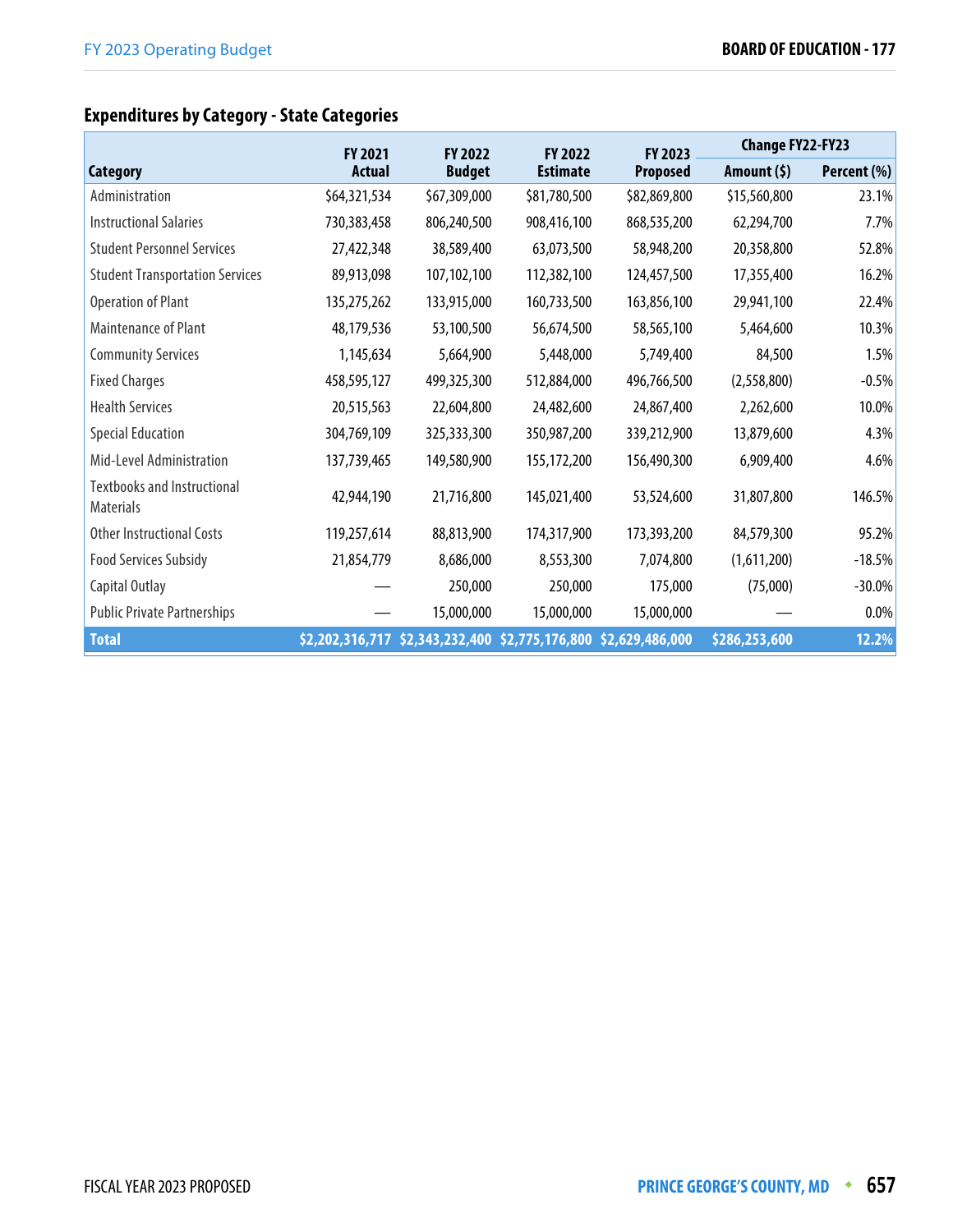# **DIVISION SUMMARY**

#### **ADMINISTRATION -- \$82,869,800**

Administration manages the organizational elements that plan, direct, coordinate and evaluate the County's public school system. This component includes functions such as instructional planning, personnel selection and management, facilities management, financial management and public information. The objectives of Administration are to provide leadership and direction in all aspects of the County's public school system, interpret for the general public the philosophy and goals of the school system, provide well trained employees, cost effective management and various supporting services.

#### **INSTRUCTIONAL SALARIES -- \$868,535,200**

Instructional Salaries consist of compensation costs for staff that directly interact with students in delivering instructional programs and related services. Examples of employees funded under this heading include teachers, tutors, school psychologists, teacher and library aides and guidance counselors.

#### **STUDENT PERSONNEL SERVICES -- \$58,948,200**

Student Personnel Services assist school personnel in identifying and developing workable solutions for children who do not attend school regularly or who have trouble achieving or adjusting in the classroom. This category may include coordinating efforts between the school, home and the community to remedy the student's difficulties. It may also include implementing the Code of Student Conduct, including preliminary and final review and resolution of extended student suspensions. The services are designed to assist school personnel, students, parents and community members in identifying, preventing and remediating student adjustment problems which adversely impact educational success.

#### **STUDENT TRANSPORTATION SERVICES -- \$124,457,500**

Student Transportation Services directs and controls all school bus transportation operations. This category includes vehicle maintenance on a fleet of over 1,300 school buses, bus driver training and evaluation. Students entitled to public transportation include elementary school students living more than one and one half miles from their schools, secondary students living more than two miles from schools, special education students, including students attending approved nonpublic schools and any student who may encounter unsafe walking conditions between home and school, regardless of the distance involved.

#### **OPERATION OF PLANT -- \$163,856,100**

Operation of Plant includes custodial and engineering services, refuse removal, security, warehouse and distribution services and safety training, which includes identifying and eliminating safety hazards and training personnel in accident prevention techniques. Utility costs are also budgeted in this area.

#### **MAINTENANCE OF PLANT -- \$58,565,100**

Maintenance of Plant includes funding for maintenance and repair, alterations, improvements and code corrections for all facilities of the school system. The following programs are budgeted in this area: Repair Maintenance; Scheduled Maintenance; Preventative Maintenance; Vandalism Repair; Minor Modernizations and Alterations; Code Corrections; and Administration of Facilities Maintenance.

#### **COMMUNITY SERVICES -- \$5,749,400**

Community Services reflects the expense to the Board of Education when a government agency or community organization uses buildings for purposes other than the regular educational programs of the school system. Most of this expense is for custodial and maintenance staff costs. School buildings are made available in the evenings and on weekends to various groups such as churches, colleges and the Maryland-National Capital Park and Planning Commission on a reimbursable basis. School buildings are also used on a non reimbursable basis, principally as polling places during elections.

#### **FIXED CHARGES -- \$496,766,500**

Fixed Charges relate to employee fringe benefits such as social security, retirement, health insurance, including prescription, optical and dental coverage, life insurance, workers' compensation, unemployment insurance, leave payouts and sick leave bank. The remaining funds are used to provide tuition assistance to employees and pay various insurance charges for protection of buildings and vehicles.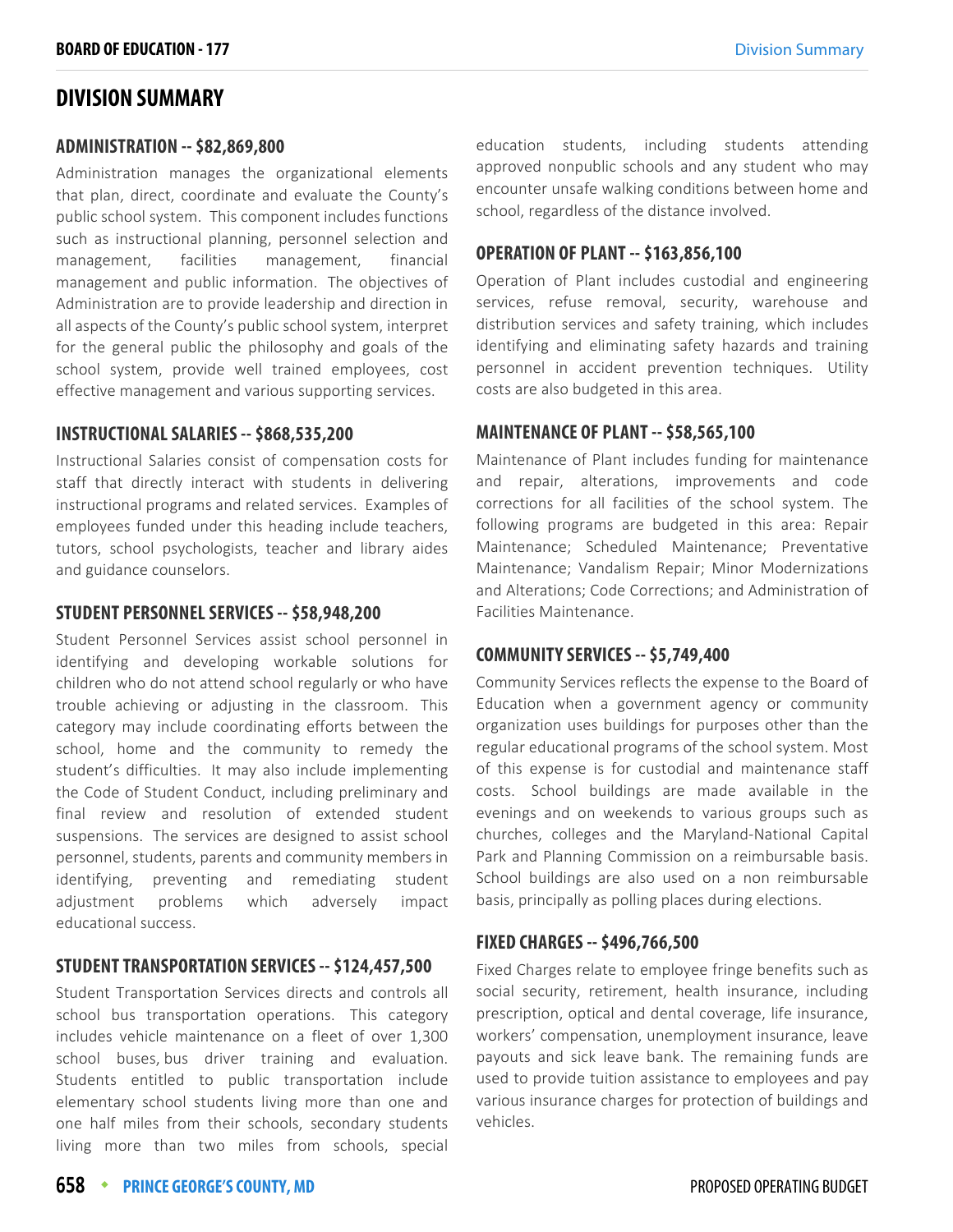#### **HEALTH SERVICES -- \$24,867,400**

Health Services provides health appraisals and counseling, emergency care for injury or sudden illness, communicable disease prevention and control and drug and alcohol abuse programs. Other services such as vision/hearing screening, diabetes detection, tuberculin tests, physical examinations, required immunizations and the operation of school health rooms are provided.

#### **SPECIAL EDUCATION -- \$339,212,900**

Special Education provides educational services to disabled students. The function is divided into programs by level of service provided to students. Depending on the severity of the disabling condition, services may be provided to a student during a portion of the student's school day, with the student spending the rest of the day in a general educational classroom; in a special educational classroom within a general educational facility; in a special educational facility operated by the school system; or in a nonpublic special education facility outside Prince George's County Public Schools.

#### **MID-LEVEL ADMINISTRATION -- \$156,490,300**

Mid-Level Administration was created as a category by the State of Maryland to capture financial information concerning administration and supervision of districtwide and school-level instructional programs. School principals are funded in this category, as is staff assigned to plan, develop and evaluate career and technology programs, curriculum development, guidance and psychological services and school libraries.

## **TEXTBOOKS AND INSTRUCTIONAL MATERIALS -- \$53,524,600**

Textbooks and Instructional Materials include costs for all supplies and materials used in support of district-wide and school-level instructional programs.

#### **OTHER INSTRUCTIONAL COSTS -- \$173,393,200**

Other Instructional Costs include contracted services such as legal fees or copier rentals, miscellaneous operating expenses such as insurance and mileage reimbursement, capital outlay for classroom furniture, office computers, athletic equipment and lease payments for textbooks and supplies.

#### **FOOD SERVICES SUBSIDY -- \$7,074,800**

Food Services serve to transfer funds from the General Fund to the Food and Nutrition Services Fund.

#### **CAPITAL OUTLAY -- \$175,000**

Capital Outlay pays for capital equipment and debt service on capital projects.

#### **PUBLIC PRIVATE PARTERNSHIPS - \$15,000,000**

Public Private Partnerships is a new category created to capture payments that support Alternative Construction Financing (ACF) projects.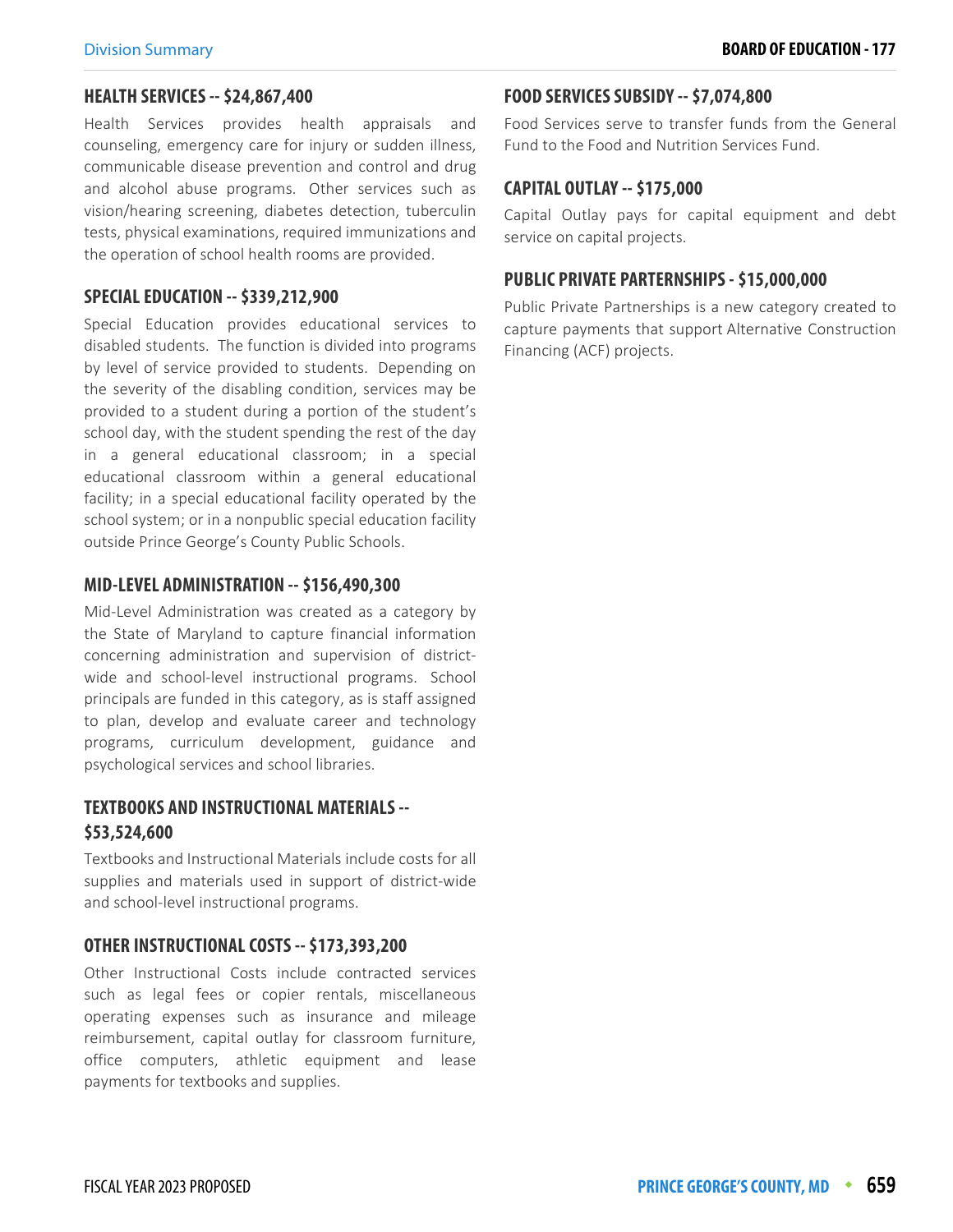# **SERVICE DELIVERY PLAN AND PERFORMANCE**

## **Trend and Analysis**

The global pandemic of 2020 ushered in a new era of unprecedented change. It revealed pockets of untapped creativity and innovation, exposed challenges in our traditional concepts of equity, gave rise to creative teaching and learning models and fundamentally transformed education paradigms. The COVID-19 pandemic profoundly affected the Prince George's County Public School (PGCPS) community. Its full impact will be long lasting and likely beyond measure. Undoubtedly, the COVID -19 pandemic compounded existing challenges to teaching and learning and exposed additional ones. There were factors that directly contributed to a decline in attendance rates, course grades and a reduction in district enrollment for School Year (SY) 2020 - 2021. The number of 9th grade students that were retained increased significantly during this school year as course grades were lower than in previous school years. In SY 2021-2022, most students have returned to in-person classes. With the return to in-person classes, PGCPS anticipates many key data points will begin to return to pre-COVID-19 trends.

PGCPS is committed to maximizing learning opportunities of all students. This requires student attendance to improve. Students must be engaged, and coursework must be rigorous. Several attendance measures have been implemented to ensure a lower absenteeism rate going forward. This includes regular monitoring of attendance data and the implementation of an Attendance Taskforce and other systemic items. As PGCPS considers this pivotal turning point in our society and in public education, the district reaffirms and documents its commitment to educational excellence in this PGCPS Strategic Plan 2026. This plan will guide the decisions, priorities, resources and work of the school system over the next five years.

| <b>Performance Measures</b> |                                                                                                             |                   |                   |                   |                   |                   |                                         |
|-----------------------------|-------------------------------------------------------------------------------------------------------------|-------------------|-------------------|-------------------|-------------------|-------------------|-----------------------------------------|
| <b>Measure Name</b>         |                                                                                                             | FY 2016<br>Actual | FY 2017<br>Actual | FY 2018<br>Actual | FY 2019<br>Actual | FY 2020<br>Actual | FY 2021<br>Actual                       |
| Kindergarten                | Percent of<br>Pre-K<br>students who<br>attended                                                             | 42%               | 42%               | 37%               | 39%               | 3.5%              | The program<br>was not<br>administered. |
| <b>Readiness</b>            | preschool or Head<br>Start and are fully<br><b>Head Start</b><br>ready for<br>kindergarten                  | 38%               | 38%               | 42%               | n/a               | n/a               | Refer to the<br>note above.             |
| <b>Graduation Rate</b>      | Percent of students who graduate within<br>4 years (Based on 4 year cohort)                                 | 81.4%             | 82.7%             | 78.5%             | 78.6%             | 76.2%             | <b>MSDE</b><br>February  <br>2022       |
| Advanced<br>Placement       | Number of students enrolled in Advanced<br>Placement                                                        | 5,840             | 5,975             | 5,942             | 6,006             | 6,307             | 6,042                                   |
|                             | Percent of African American students who<br>passed the Advanced Placement<br>Examination with a 3 or higher | 21.8%             | 22.8%             | 32.2%             | 34.0%             | 42.5%             | 31.3%                                   |
|                             | Percent of Latino students who passed<br>the Advanced Placement Examination<br>with a 3 or higher           | 34.4%             | 36.7%             | 45.5%             | 47.1%             | 50.4%             | 37.5%                                   |
| Attendance                  | Elementary                                                                                                  | 95.0%             | 95.0%             | 94.9%             | 94.3%             | 94.1%             | 92.6%                                   |
|                             | Middle                                                                                                      | 95.0%             | 95.0%             | 95.0%             | 94.7%             | 94.9%             | 88.8%                                   |
|                             | High                                                                                                        | 92.3%             | 91.0%             | 90.6%             | 91.3%             | 91.4%             | 87.3%                                   |
| <b>Healthy Students</b>     | Number of meals served - Free breakfast<br>program (millions)                                               | 8.0               | 8.9               | 6.4               | 6.1               | 4.6               | *Refer to the<br>footnote.              |

Note: This year "Head Start" was not considered for Kindergarten Readiness testing due to a pause in activity.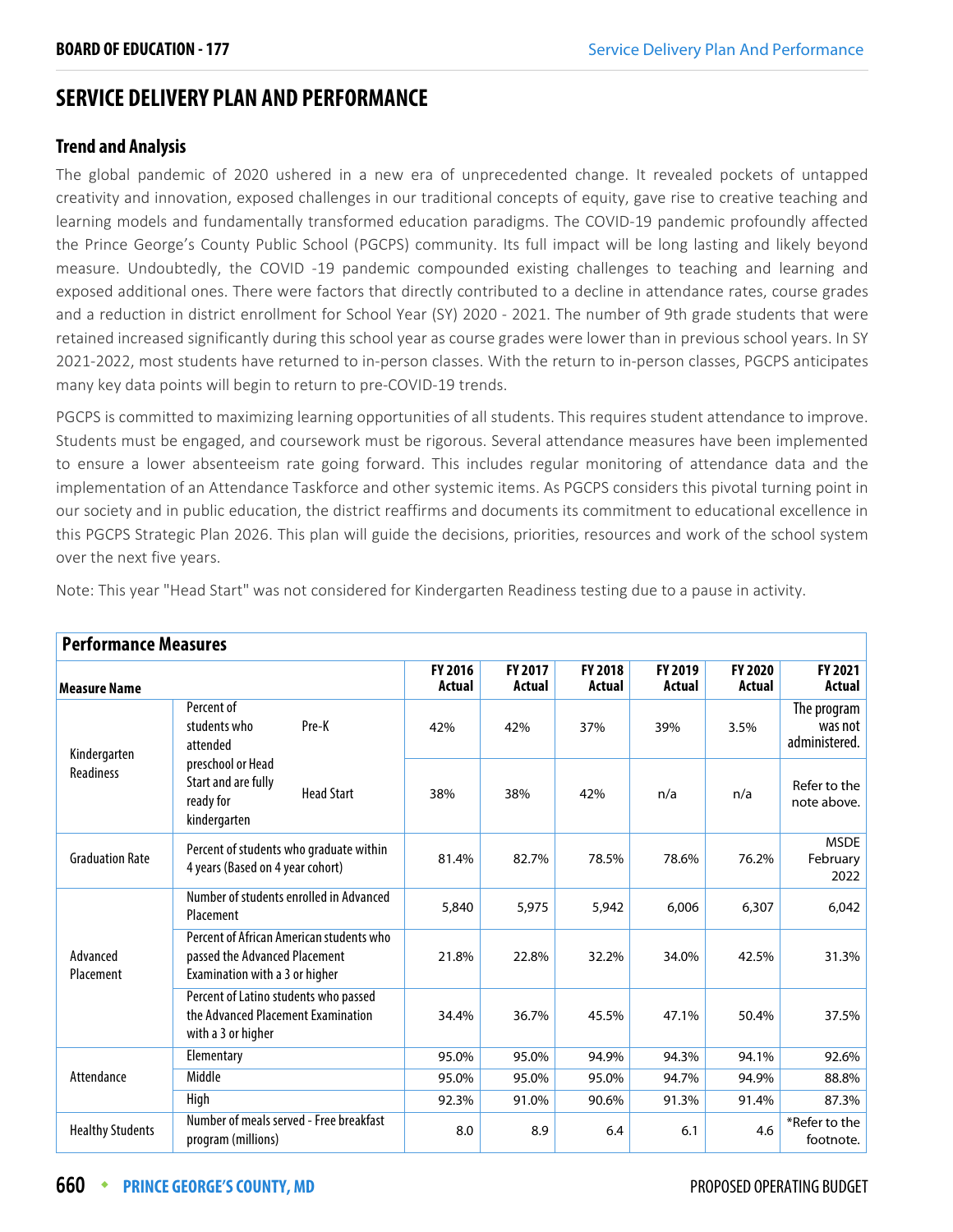| <b>Performance Measures</b> |                                                                                                       |                          |                          |                                 |                          |                          |                          |
|-----------------------------|-------------------------------------------------------------------------------------------------------|--------------------------|--------------------------|---------------------------------|--------------------------|--------------------------|--------------------------|
| <b>Measures Name</b>        |                                                                                                       | <b>FY 2016</b><br>Actual | <b>FY 2017</b><br>Actual | <b>FY 2018</b><br><b>Actual</b> | <b>FY 2019</b><br>Actual | <b>FY 2020</b><br>Actual | <b>FY 2021</b><br>Actual |
| Promotion/<br>Retention     | Number of students retained in 9th grade                                                              | 1,650                    | 1,382                    | 1,813                           | 2,269                    | 2,070                    | 4,223                    |
| <b>Enrollment</b>           | Number of students enrolled in full day<br>Pre-Kindergarten                                           | 1,478                    | 1,747                    | 2,639                           | 3,253                    | 3,581                    | 3,910                    |
|                             | Number of students enrolled in school by<br>September 30th                                            | 130,868                  | 132,982                  | 133,322                         | 132.667                  | 135,589                  | 131,658                  |
|                             | Number of students concurrently enrolled<br>in PGCPS and a higher education site (dual<br>enrollment) | 1,080                    | 1,135                    | 1,633                           | 1.982                    | 2.470                    | 3,110                    |

\* Prince George's County Public Schools could not participate in the federal free breakfast programs in FY 2021 because students attended classes virtually for most of the school year. PGCPS operated a non–congregate meal distribution during the SY 2020-2021. Meals were free for all children under 18 years of age throughout the County.